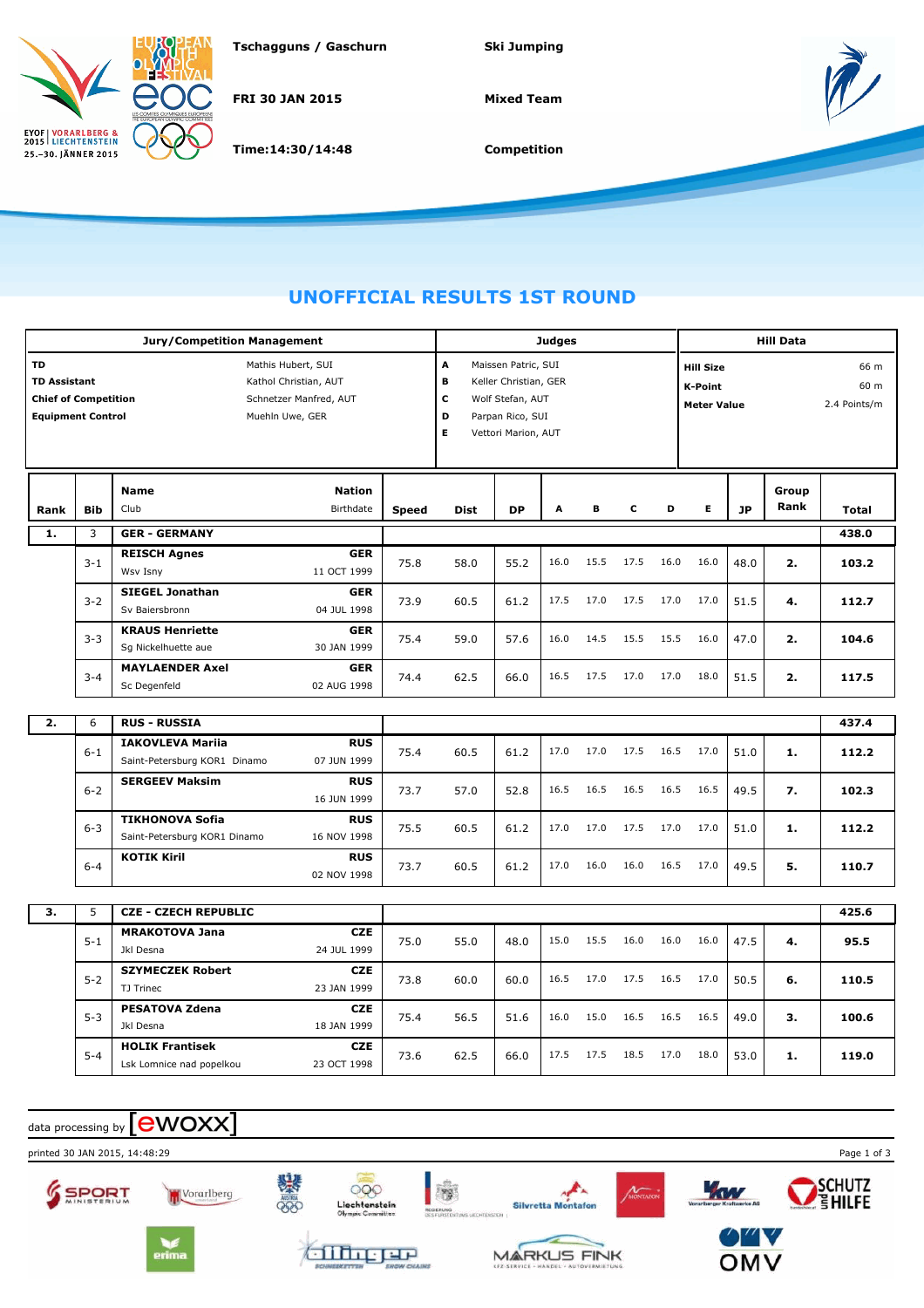

**Tschagguns / Gaschurn Ski Jumping**

**FRI 30 JAN 2015**

**Time:14:30/14:48**

**Mixed Team**



**Competition**

## **UNOFFICIAL RESULTS 1ST ROUND**

| Rank | <b>Bib</b>     | Name<br>Club                                                   | <b>Nation</b><br>Birthdate | <b>Speed</b> | <b>Dist</b> | <b>DP</b> | A    | в    | c    | D    | E.   | JP   | Group<br>Rank | <b>Total</b> |
|------|----------------|----------------------------------------------------------------|----------------------------|--------------|-------------|-----------|------|------|------|------|------|------|---------------|--------------|
| 4.   | $\mathbf{1}$   | <b>NOR - NORWAY</b>                                            |                            |              |             |           |      |      |      |      |      |      | 408.7         |              |
|      | $1 - 1$        | <b>OPSETH Silje</b><br>Holevaringen Il                         | <b>NOR</b><br>28 APR 1999  | 74.6         | 51.5        | 39.6      | 14.0 | 14.5 | 16.5 | 15.0 | 15.0 | 44.5 | 6.            | 84.1         |
|      | $1 - 2$        | <b>MYHR Sverre Aas</b><br>Sore Aal                             | <b>NOR</b><br>07 APR 1998  | 74.1         | 61.0        | 62.4      | 17.5 | 17.0 | 18.5 | 17.0 | 17.5 | 52.0 | з.            | 114.4        |
|      | $1 - 3$        | <b>BAKKE Tonje</b><br>Elverum Hopp                             | <b>NOR</b><br>19 APR 1998  | 74.8         | 53.5        | 44.4      | 16.5 | 16.0 | 16.5 | 16.0 | 16.0 | 48.5 | 4.            | 92.9         |
|      | $1 - 4$        | <b>OEDEGAARD Jesper</b><br>Gausdal Skilag                      | <b>NOR</b><br>02 AUG 1998  | 73.6         | 62.0        | 64.8      | 17.5 | 17.5 | 18.0 | 17.5 | 17.5 | 52.5 | 3.            | 117.3        |
|      |                |                                                                |                            |              |             |           |      |      |      |      |      |      |               |              |
| 5.   | $\overline{4}$ | <b>AUT - AUSTRIA</b>                                           |                            |              |             |           |      |      |      |      |      |      |               | 406.8        |
|      | $4 - 1$        | <b>HUBER Julia</b><br>SK Rottenmann-Steiermark                 | <b>AUT</b><br>29 NOV 1998  | 75.2         | 53.0        | 43.2      | 16.0 | 15.5 | 16.5 | 15.5 | 16.0 | 47.5 | 5.            | 90.7         |
|      | $4 - 2$        | <b>FALKENSTEINER Michael</b><br>UVB Hinzenbach-Oberoesterreich | <b>AUT</b><br>10 JUL 1998  | 73.7         | 62.5        | 66.0      | 17.0 | 17.0 | 18.0 | 16.5 | 17.5 | 51.5 | 2.            | 117.5        |
|      | $4 - 3$        | <b>MOSER Timna</b>                                             | <b>AUT</b><br>26 DEC 1999  | 74.8         | 50.5        | 37.2      | 15.0 | 15.5 | 16.5 | 14.0 | 16.0 | 46.5 | 5.            | 83.7         |
|      | $4 - 4$        | <b>LEITNER Clemens</b><br>Nordic Team absam                    | <b>AUT</b><br>07 NOV 1998  | 74.1         | 61.0        | 62.4      | 17.5 | 17.5 | 17.5 | 16.5 | 18.0 | 52.5 | 4.            | 114.9        |
|      |                |                                                                |                            |              |             |           |      |      |      |      |      |      |               |              |
| 6.   | $\overline{2}$ | <b>SLO - SLOVENIA</b>                                          |                            |              |             |           |      |      |      |      |      |      |               | 398.5        |
|      | $2 - 1$        | <b>SERETINEK Anita</b><br>Ssk Costella ilirija                 | <b>SLO</b><br>29 MAR 1999  | 74.4         | 55.5        | 49.2      | 15.5 | 15.5 | 15.5 | 15.5 | 16.0 | 46.5 | з.            | 95.7         |
|      | $2 - 2$        | <b>BOGATAJ Tine</b><br>SSK Costella ilirija                    | <b>SLO</b><br>11 SEP 1998  | 74.1         | 63.5        | 68.4      | 18.5 | 18.0 | 18.5 | 17.0 | 18.0 | 54.5 | 1.            | 122.9        |
|      | $2 - 3$        | <b>GRADISAR Maja</b><br>Sk Triglav kranj                       | <b>SLO</b><br>04 NOV 1999  | 74.4         | 46.5        | 27.6      | 14.0 | 13.5 | 14.0 | 14.0 | 14.0 | 42.0 | 6.            | 69.6         |
|      | $2 - 4$        | <b>PAVLOVCIC Bor</b><br>Nd Ratece planica                      | <b>SLO</b><br>27 JUN 1998  | 74.0         | 59.5        | 58.8      | 17.5 | 17.0 | 17.0 | 17.0 | 17.5 | 51.5 | 7.            | 110.3        |